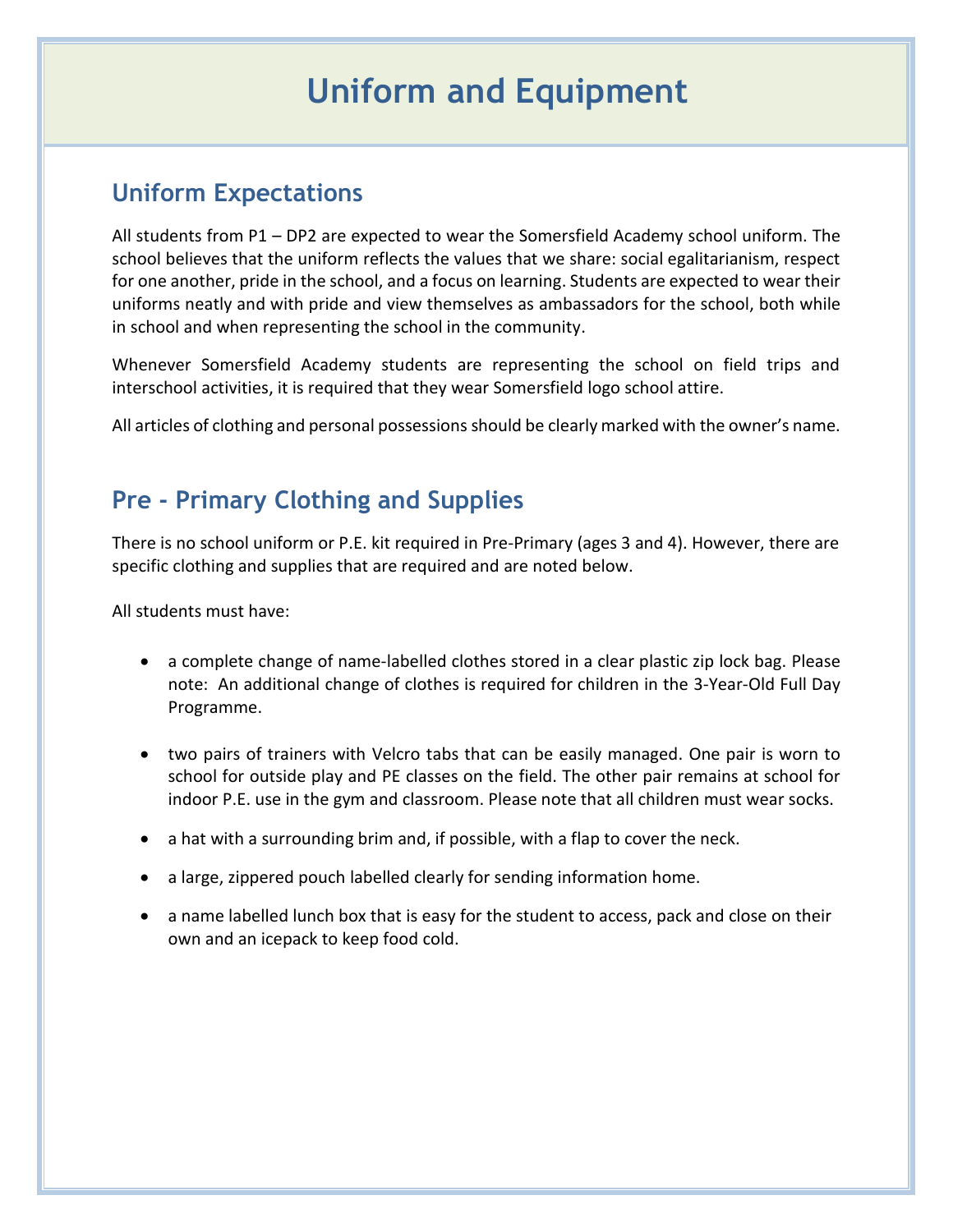# **Uniform: P1 – DP2**

### **Uniform requirements P1-P4:**

- green, blue or white polo shirts with school logo
- Khaki skirts/skorts/shorts/pants
- Navy blue cardigans/sweaters/vests
- Brown or black belts
- Outdoor hat for sun protection (baseball and/or athletic, fisherman, or bucket hat)
- Brown or black leather dress shoes that can be polished
- Navy socks (knee length)
- Students may wear their sweatshirts or tracksuit jackets as outerwear when wearing their school uniform.

### **Uniform requirements P5-DP2:**

- green, blue or white polo shirts with school logo
- Khaki skirts/skorts/shorts/pants
- Navy blue cardigans/sweaters/vests
- Outdoor hat for sun protection (cannot be worn inside)
- Brown or black leather dress shoes that can be polished or Somersfield-approved casual shoes (see details below). No heels, boots or high-tops.
- Blue or black socks to compliment shoes
- Students may wear their Somersfield sweatshirts or Somersfield tracksuit jackets as outerwear when wearing their school uniform
- DP students have the option to be out of uniform on Fridays (free-dress)

Note: DP students have a programme-specific polo that should be worn. See DP guide for details.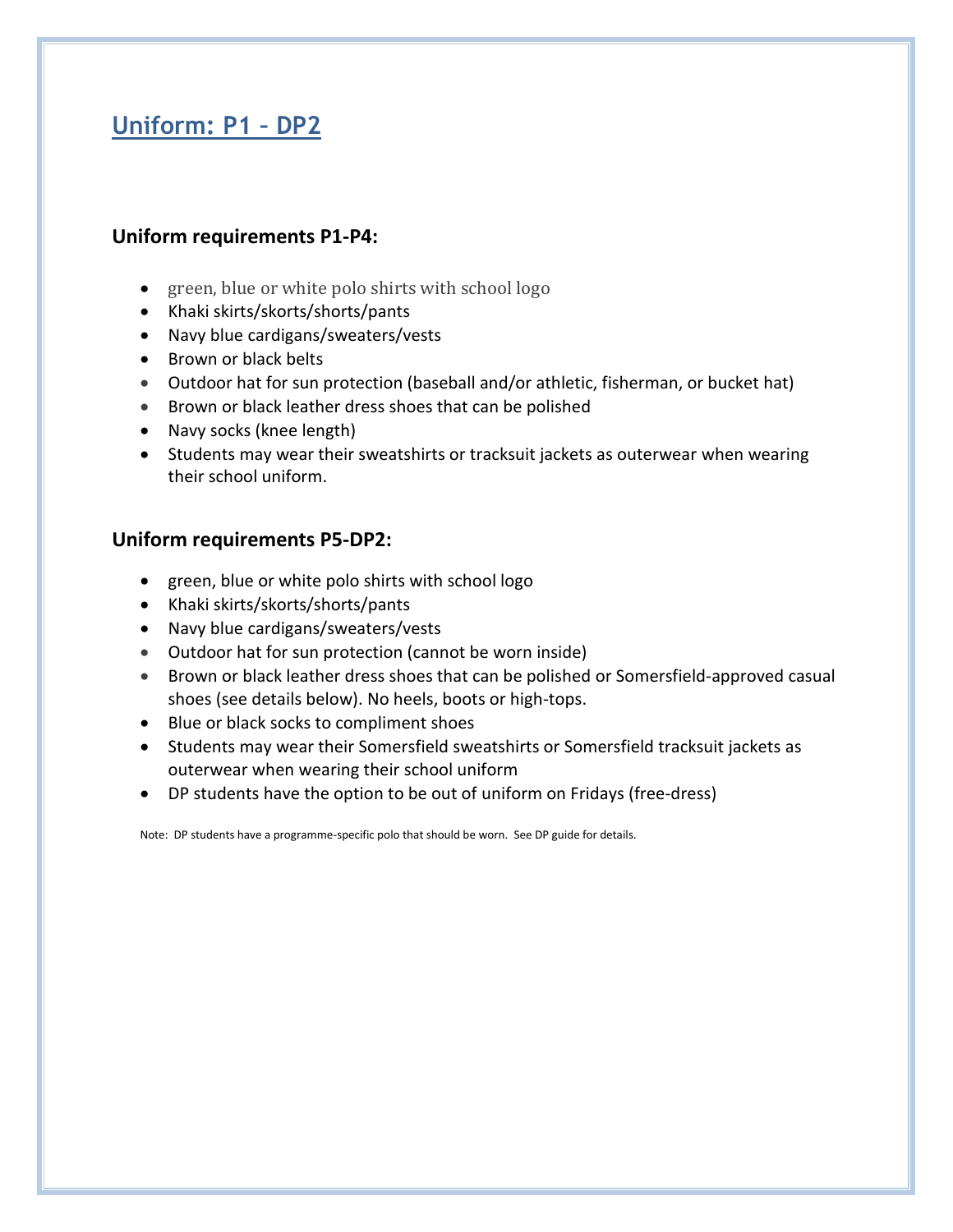### **School Shoes for P5 – DP2 Students**

In addition to traditional leather shoes, here are some comfortable options permitted under our current uniform policy. All shoes must be low-tops (no high tops) and consist of a solidcolored lower and upper. Black, brown and navy blue are the mandatory colors. These shoes may be worn with navy blue or black athletic socks (no ankle-length socks).





#### **Docksider-style**

White soles permitted. Brown, navy blue, black upper allowed. No multi-colored styles permitted.

#### **Vans-style**

Gum-sole, black or navy soles (no white soles) with solid black, brown or navy blue upper. Laces must be the same color as the shoe's upper. No white soles, laces or design-elements allowed.



#### **Traditional sneaker**

Style similar to the Nike Air Force 1 or Adidas Superstar. Black soles, black upper and black laces allowed. No white or colored elements permitted.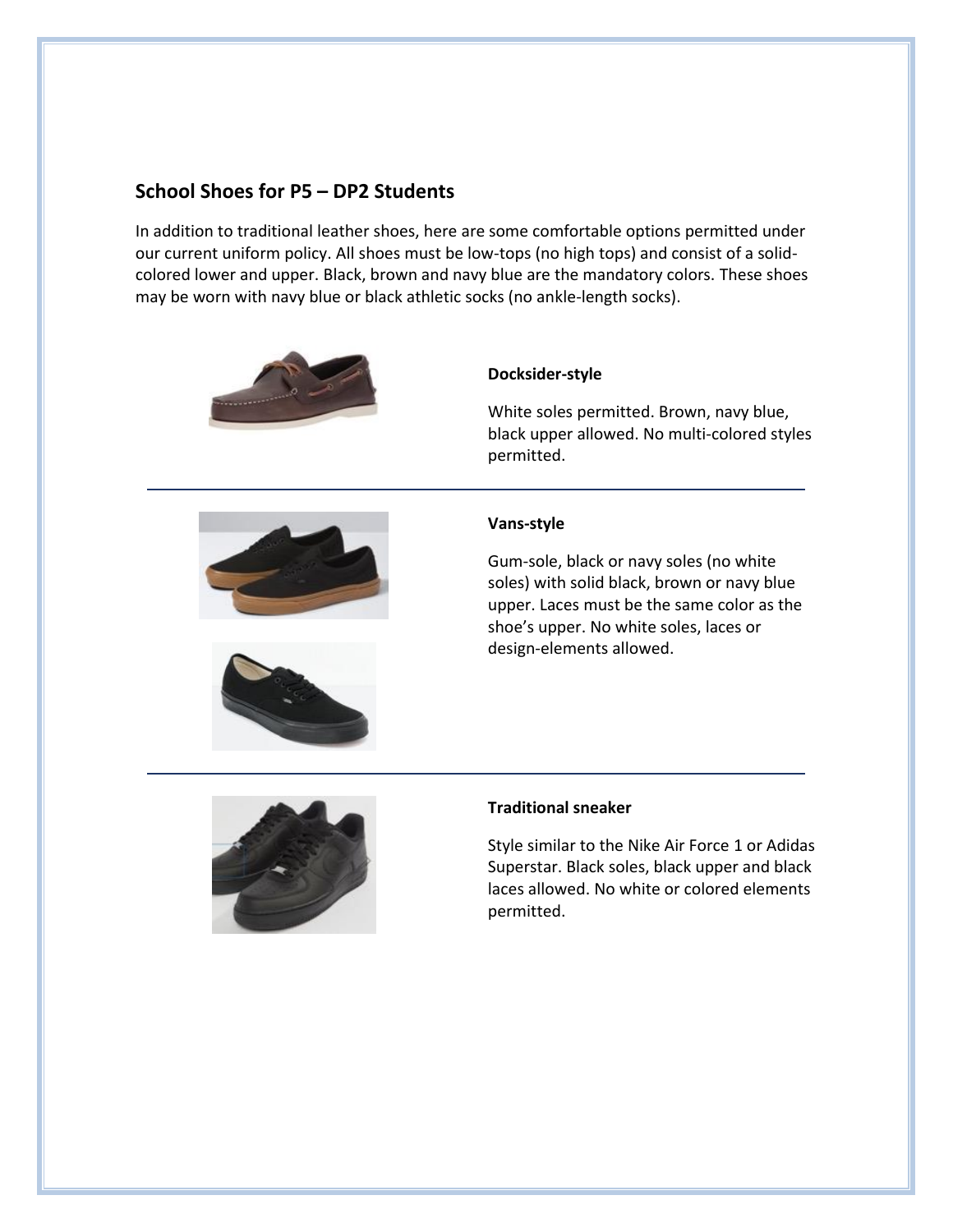# **Gym Uniform: P1 – P6**

- Green and Blue Primary gym uniform<sup>\*</sup>
- Blue and Green tracksuits (not compulsory unless on a sports team)
- Navy sweatpants, navy sweatshirt with either Somersfield logo or without a logo (no other brand logos permitted)
- White or black socks to compliment sneakers
- 2 pairs of sneakers with non-marking sole (indoor and outdoor)\*\*
- **\* Please note:** Students may also wear their House Green or Blue shirt (P5-P6)

**\*\*Please note:** Students wear their P.E. uniforms and outside trainers to school on the days they have P.E. A pair of indoor trainers (no Crocs or slippers) is stored at school for classroom and gym use. P1 students must have trainers with Velcro tabs.

### **Gym Uniform M1- M5**

- Blue and Green Secondary gym uniform\*
- 2 pairs of sneakers with non-marking sole (indoor and outdoor)
- White or black socks
- Personal items bag to be kept in their locker (deodorant/body spray/shower items)

**\*Please note:** Students may also wear their House Green or Blue shirt (M1-DP2) **\*Please note:** Students are not allowed to wear non-Somersfield leggings, yoga pants or track pants with PE kit. The only exception are solid, navy-blue leggings that match the colour of the mandatory Somerfield PE shirt. Black leggings are not acceptable.

During the cooler months, students are to wear either the Somersfield tracksuit or Somersfield sweatsuit if additional attire is needed over the regular P.E. kit. Leggings are not permitted under shorts nor are long sleeved turtlenecks under gym shirts.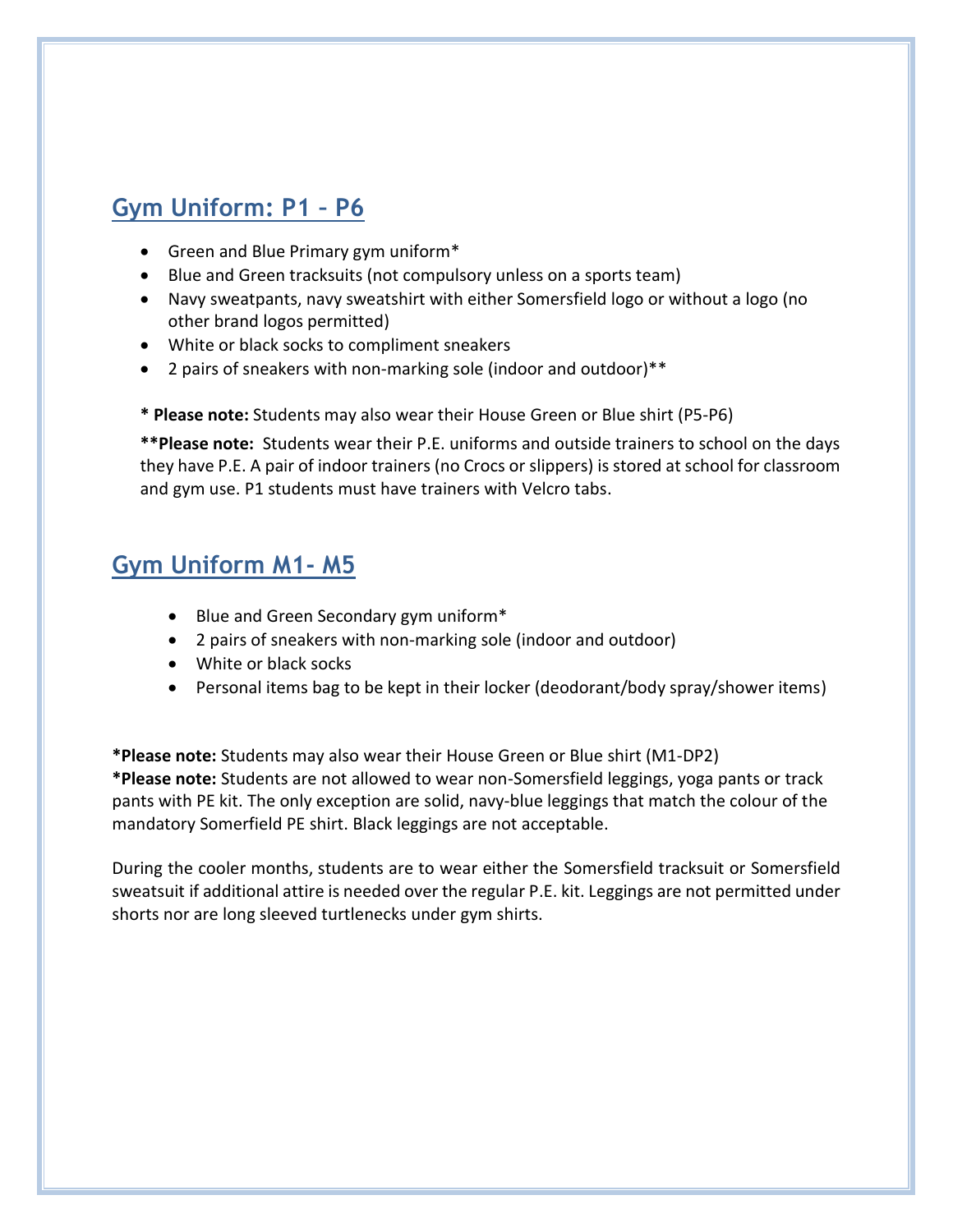# **P1-P6 Personal Adornments**

- Students in Children's House P6 are not allowed to wear necklaces or bracelets, and only one small stud in each ear lobe (no hoops or rings).
- Keep earrings small. No other pierced jewelry or body adornments are allowed.

### **Nails:**

 Finger nails should be clean and of short or moderate length. Nail polish, if worn, must be clear or natural in shade.

### **Hair:**

Hair should be tidy and clean.

### **M1-DP2 Personal Adornments**

### **Nails and Cosmetics:**

 Finger nails should be clean and of short or moderate length. Nail polish is permitted. Subtle foundation and concealer can be worn.

### **Hair:**

Hair should be tidy and clean.

### **Jewelry and Piercings:**

 Keep earrings small. Any other jewelry, such as necklaces or bracelets, must be simple in design. Jewelry and personal adornments must be removed for Physical Education and, when required, in situations for health and safety (science experiments, Design tools, etc.).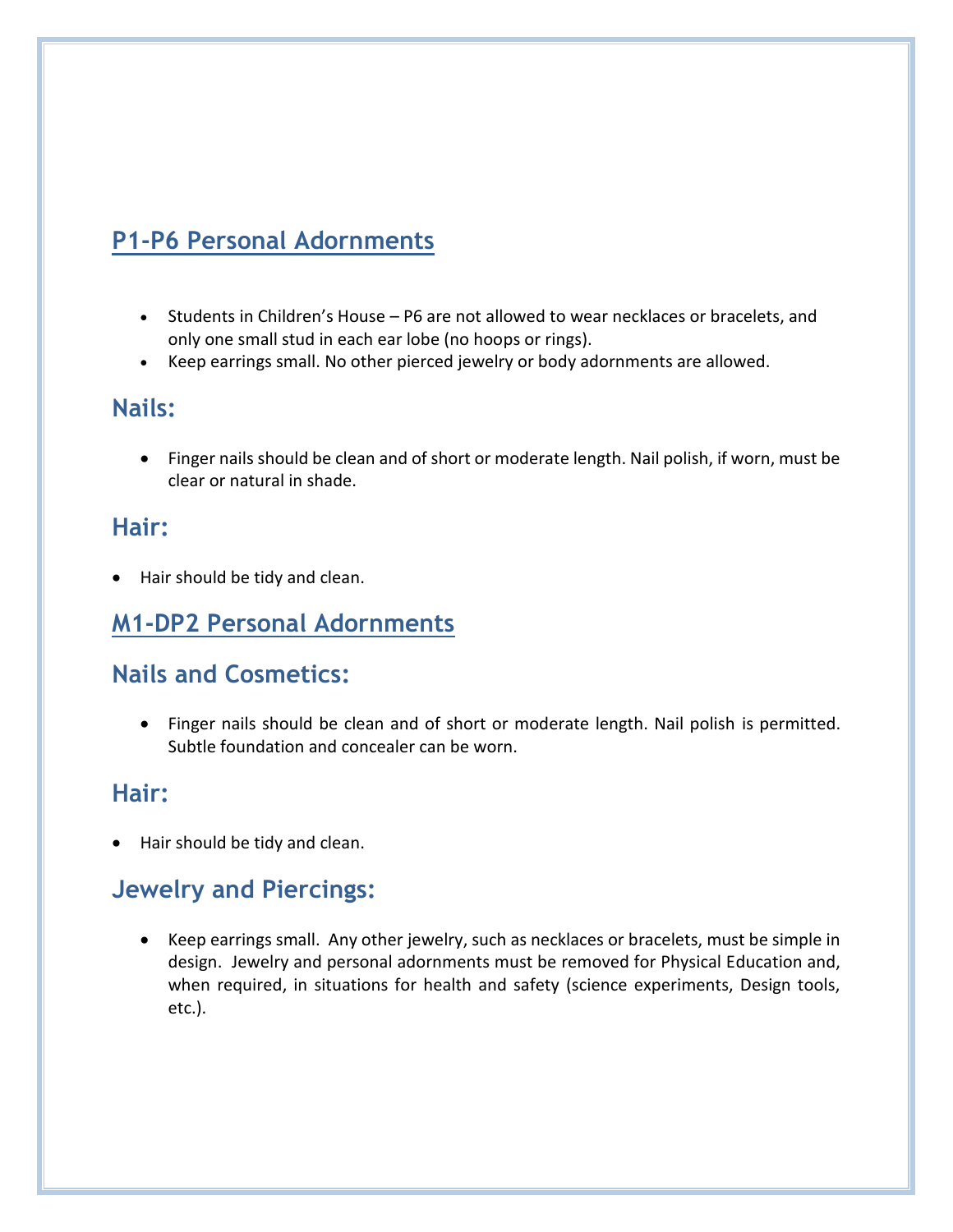# **Uniform Presentation**

All students are expected to take pride in their appearance by:

- wearing the correct uniform and clearly labelling each item with full name or first initial/last name.\*
- tucking shirts into pants or skirts at all times ensuring a neat appearance.
- wearing correctly coloured tights, socks and shoes. \*\*
- keeping uniforms in good repair, hemmed, and appropriately fitted. Items that no longer look smart or blend in with the uniform colours should be replaced.
- maintaining good grooming and health habits to achieve a clean and tidy appearance.

\*All khaki shorts/pants/skorts should be regular khaki in colour. There should be no cargo or corduroy pants worn.

Somersfield expects modesty and appropriateness in clothing that is worn for school activities, "non-uniform days" or events. Students are not permitted to:

- wear any clothing with offensive logos or with alcohol or tobacco advertising.
- wear revealing clothing such as bare midriffs, ultra short shorts or skirts/dresses, seethrough clothes or exposed undergarments.

# **Where to Buy Uniforms**

The following items may be purchased locally from Bermuda Blueprint:

- All School Uniforms
- P1-P6 Gym Kits
- School Merchandise & Apparel

The following items may be purchased locally from Mstira Selassie:

All School Tracksuits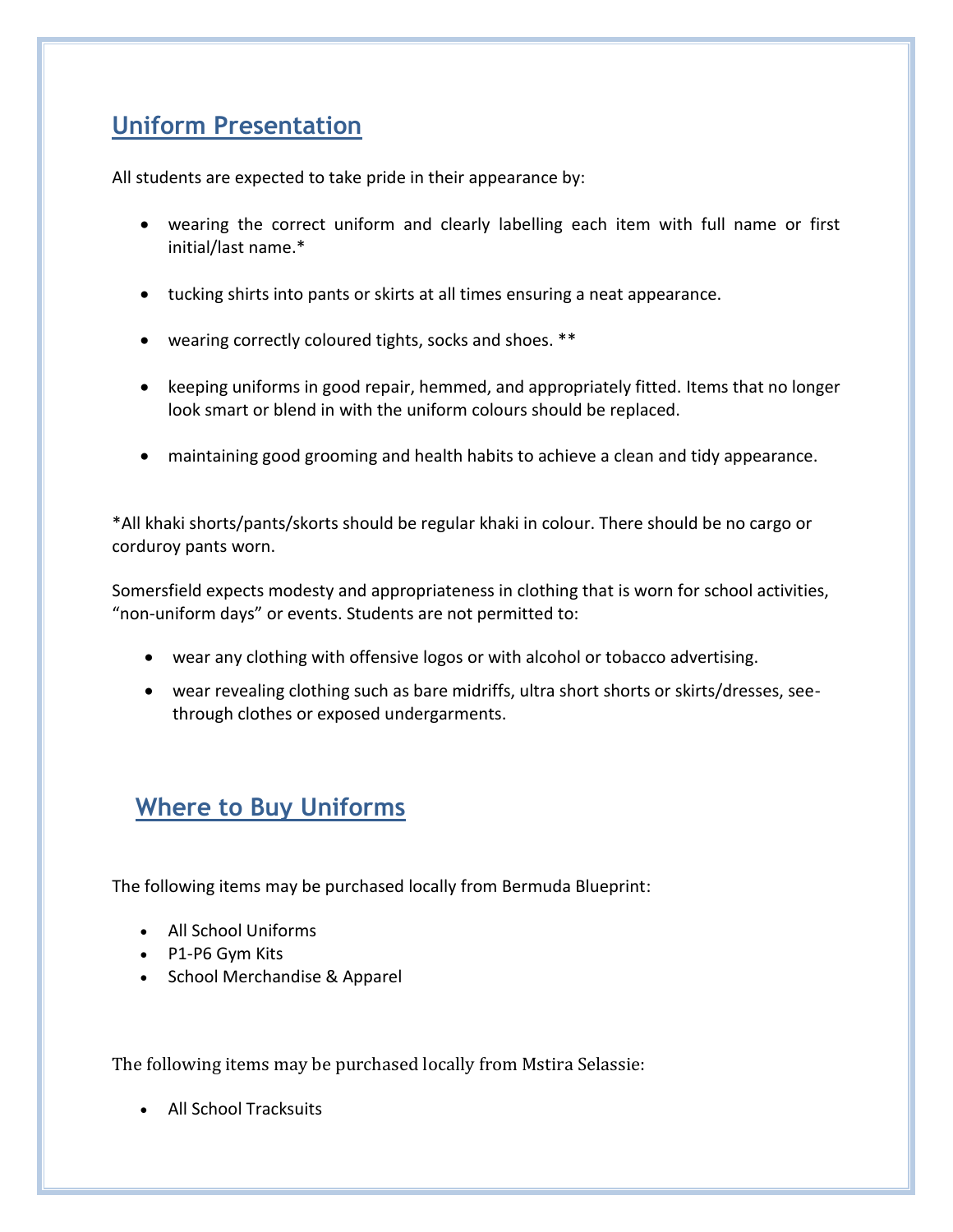M1-DP2 Gym Kits

Uniforms may be purchased overseas from Land's End. The preferred school number for Land's End is – **900043290.**

Note: Re-wear uniform items are available. Please bring in gently used items that your child has outgrown and you are welcome to take other items that will fit your child. The SPA will have rewear event days periodically throughout the year.

# **Stationery List for Students**

Students are expected to be prepared for every class with books, notes, pencils, paper, agenda, instruments and art supplies as needed. Being prepared requires organisational skills that are very important to educational success. Below are the required stationery lists that should be purchased and labelled with your child's name. These items should be refreshed throughout the year as needed.

### **P2 - P4 Student Stationery and Supply List**

- 5 Twelve-packs of **sharpened** #2 pencils
- Ruler (preferably wood)
- 6 Large white erasers
- 2 Covered pencil sharpeners
- 2 Packs of sharpened coloured pencils
- Small soft pencil case (to fit in cubby)
- 4 Large glue sticks
- Scissors
- Large clear zipper pouch (for reading books, notes, etc.)
- P3 musical instrument recorder

#### **Students must also have:**

- a pair of trainers for in-door shoes that can be easily managed. (No laces until students can manage them quickly and independently.) These shoes will remain at school for indoor P.E. in the gym and classroom use. Please note that all children must wear socks.
- a hat with a surrounding brim and, if possible, with a flap to cover the neck.
- a large, zippered pouch labelled clearly for sending information home.
- Backpacks are discouraged due to lack of locker space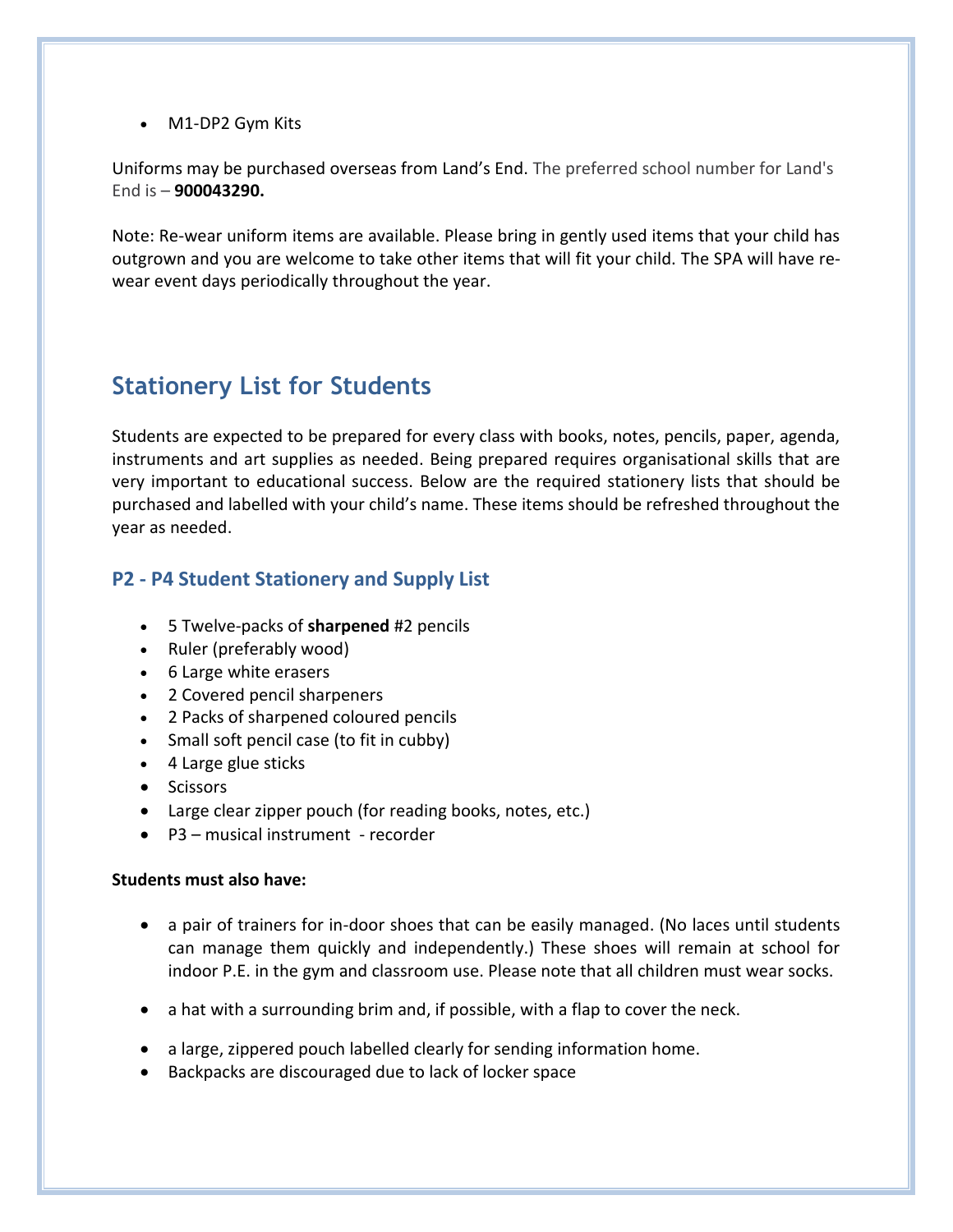a name labelled lunch box that can hold the student's water bottle and is easy for the student to access, pack and close on their own. Also, an icepack to keep food cold.

### **P5 and P6 Student Stationery List**

- Pencils- conventional (to be replenished each term)
- 2 marking/editing pens (any color)
- 2-3 highlighters (different colors)
- Covered pencil sharpener
- Pencil case
- 2 erasers
- 3-4 glue sticks (to be replenished as needed throughout the year)
- Ruler 12 inch
- Scissors
- Pack of pencil crayons
- White erase marker (at least 1 for mini white board work) and eraser
- Pack of post-it notes (basic square type)
- Plastic zippered pouch for homework (approx. 11 x 14)
- USB (at least 2 MB)
- 2-3 pens- blue or black
- 1 fine point black Sharpie marker
- Geometry set that contains a protractor and compass
- Loose Leaf paper  $(8 \frac{1}{2} \times 11)$  in. one package)
- Binder (2 or 3 inch)
- Two bi-fold folders ( for  $8\frac{1}{2} \times 11$ papers)
- Headphones
- Calculator (basic)
- Dictionary
- Binder 2" Five-Star All-in-One Pencil case built-in
- Managebac and all school subjects
- Pencils (5); Pens (5); Highlighters (3); Eraser; Pencil Sharpener
- Calculator: Texas Instruments: TI-30XS with multi-view or TI-30X IIS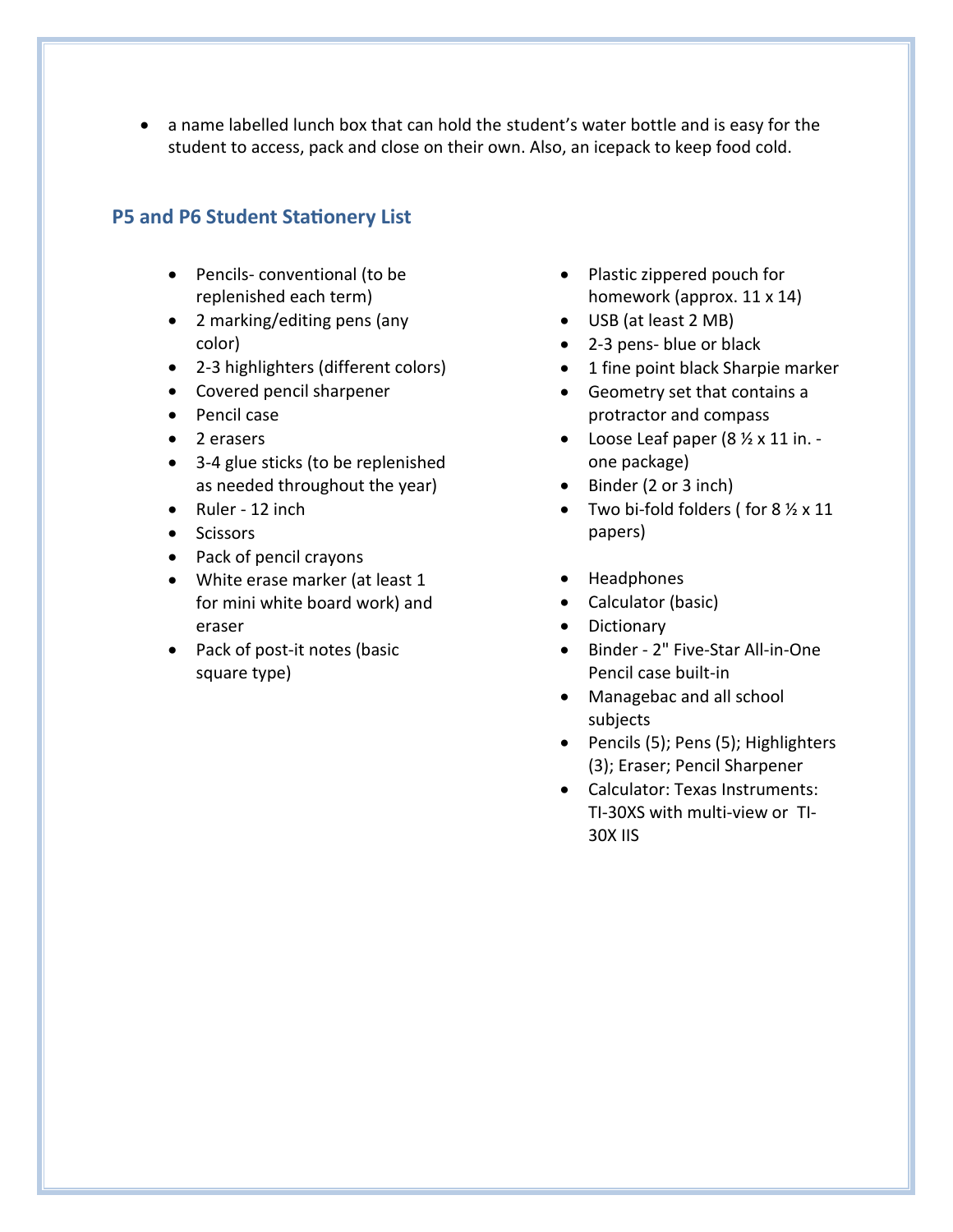#### **M1 - M5 Stationery List**

\*Required for all incoming M1s; strongly suggested for M2s and M3s. Optional for M4s and M5s

#### Required Art Equipment:

- separate small pencil case or pouch for art supplies
- Graphite pencils 2H, HB, 2B, 4B, 6B
- pencil sharpener
- eraser (magic rub)
- glue stick-large
- ballpoint pen

#### Optional Art Supplies:

- colored pencils
- watercolor paint tablet
- markers

# **Lockers and Security of Personal Items**

The school provides facilities to store personal items, and all students are ultimately responsible for the secure storage of their belongings. The school accepts no liability for either loss or damage which may occur on the school premises.

**Children's House:** Pre-Primary - P1 students have open cubbies for individual use within the classroom.

**Primary Division:** P2 - P5 students have their own lockers or hooks where items can be stored. These lockers remain unlocked and students should not store personal valuable objects in them. P6 students have lockers and the option to purchase a combination lock.

**Secondary Division:** M1 – M5 students have lockers with combination locks on them. Locks are required and should be provided by the student.

**Children's House and Primary Division:** Toys and computer games must not be brought to school. Equipment for games such as marbles, skipping ropes, and other athletic gear may be brought to school and, where possible, items should have a name tag on them.